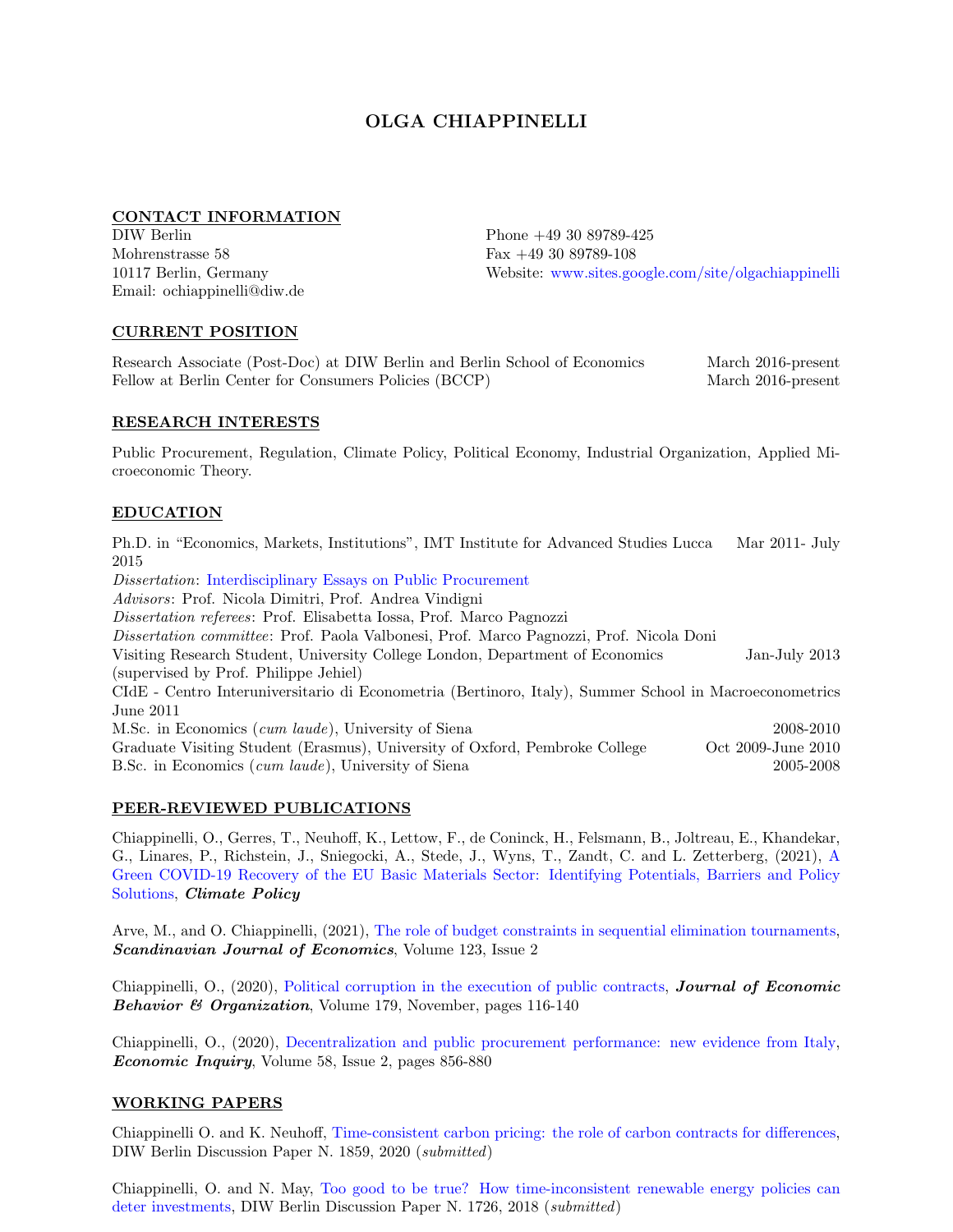#### WORK IN PROGRESS

Optimal discounts in Green Public Procurement (joint with Gyula Seres)

Procurement in time of crises (joint with Malin Arve)

Optimal performance-based procurement

#### NON-PEER-REVIEWED PUBLICATIONS

Richstein, J.C., Kröger, M., Neuhoff, K., Chiappinelli, O. and F. Lettow (2021), [Carbon Contracts for](https://climatestrategies.org/wp-content/uploads/2021/04/CFM-Traction-Germany_FINAL.pdf) [Difference. An assessment of selected socio-economic impacts for Germany,](https://climatestrategies.org/wp-content/uploads/2021/04/CFM-Traction-Germany_FINAL.pdf) CFM-Traction Project Report

Neuhoff, K., Chiappinelli, O., Kröger, M., Lettow, F., Richstein, F., Schütze, F., Stede, J., and X. Sun (2021), [Green Deal for Industry: A Clear Policy Framework Is More Important Than Funding,](https://www.diw.de/de/diw_01.c.813291.de/publikationen/weekly_reports/2021_10_1/green_deal_for_industry__a_clear_policy_framework_is_more_important_than_funding.html) DIW Weekly Report 10/2021, pages 73-82 (German version [here\)](https://www.diw.de/de/diw_01.c.812864.de/publikationen/wochenberichte/2021_10_1/green_deal_fuer_die_industrie__wichtiger_als__foerderung_sind_klare_rahmenbedingungen.html)

Chiappinelli, O., Sniegocki, A., Richstein, J.C., Kröger, M., Lettow, F., Neuhoff, K., Stede, J. and K. Brzezinski (2021), [Contracts for Difference and Climate Contribution: A comparison between Germany and](https://climatestrategies.org/publication/contracts-for-difference-and-climate-contribution-a-comparison-between-germany-and-poland-synthesis-report/) [Poland,](https://climatestrategies.org/publication/contracts-for-difference-and-climate-contribution-a-comparison-between-germany-and-poland-synthesis-report/) CFM-Traction Project synthesis report (policy brief [here\)](https://climatestrategies.org/publication/unlocking-transition-to-climate-friendly-material-sector-in-europe-with-carbon-contracts-for-difference-and-climate-contribution/), London: Climate Strategies

Neuhoff, K., Lettow, F., Chiappinelli, O., Gerres, T., Joltreau, E., Linares, P. and A. Sniegocki (2020), [Investments in climate-friendly materials to strengthen the recovery package,](https://www.diw.de/documents/dokumentenarchiv/17/diw_01.c.792388.de/cfm_recovery_package_report.pdf) London: Climate Strategies

Kröger, M., Xi, S., Chiappinelli, O., Clemens, M., May, N., Neuhoff, K. and J. Richstein (2020), [A Green](https://www.diw.de/de/diw_01.c.788845.de/publikationen/diw_focus/2020_0004/a_green_new_deal_after_corona__what_we_can_learn_from_the_financial_crisis.html) [New Deal after Corona: What We Can Learn from the Financial Crisis,](https://www.diw.de/de/diw_01.c.788845.de/publikationen/diw_focus/2020_0004/a_green_new_deal_after_corona__what_we_can_learn_from_the_financial_crisis.html) DIW Focus 4/2020 (German version [here\)](https://www.diw.de/sixcms/detail.php?id=diw_01.c.786330.de)

Chiappinelli, O., Erdmann, K., Gerres, T., Haussner, M., Juergens, I., Neuhoff, K., Pirlot, A., Richstein, J.C. and Y. Chan (2020), [Industrial Innovation: Pathways to Deep Decarbonisation of Industry: Part 3:](https://ec.europa.eu/clima/sites/clima/files/strategies/2050/docs/industrial_innovation_part_3_en.pdf) [Policy Implications,](https://ec.europa.eu/clima/sites/clima/files/strategies/2050/docs/industrial_innovation_part_3_en.pdf) Report prepared for the European Commission (DG Clima) in collabration with ICF

Chiappinelli, O., Gruner, F. and G. Weber (2019), [Green Public Procurement: Climate Provisions in Public](https://www.diw.de/de/diw_01.c.701241.de/publikationen/weekly_reports/2019_51/green_public_procurement__climate_provisions_in_public_tenders_can_help_reduce_german_carbon_emissions.html) [Tenders Can Help Reduce German Carbon Emissions,](https://www.diw.de/de/diw_01.c.701241.de/publikationen/weekly_reports/2019_51/green_public_procurement__climate_provisions_in_public_tenders_can_help_reduce_german_carbon_emissions.html) DIW Weekly Report 51/52/2019, pages 433-441 (German version [here\)](https://www.diw.de/de/diw_01.c.701196.de/publikationen/wochenberichte/2019_51/klimakriterien_bei_der_vergabe_oeffentlicher_auftraege_koennen_dazu_beitragen__deutsche_treibhausgasemissionen_zu_senken.html)

Neuhoff, K., Chiappinelli, O., Gerres, T., Haussner, M., Ismer, R., May, N., Pirlot, A. and J. Richstein (2019), [Building blocks for a climate-neutral European industrial sector,](https://climatestrategies.org/publication/buildingblocks/) London: Climate Strategies

Chiappinelli, O., Bartek-Lesi, M., Blocka, M., vila, J.P.C., Felsmann, B., Gerres, T., Linares, P., Neuhoff, K., Sniegocki, A., Szajk, G. and Z. Wetmanska (2019), [Inclusive Transformation of the European Materials](https://climatestrategies.org/publication/inclusive-transformation-materials/) [Sector,](https://climatestrategies.org/publication/inclusive-transformation-materials/) London: Climate Strategies

Neuhoff, K., Chiappinelli, O., Bataille, C., Haußner, M., Ismer, R., Joltreau, E., Jürgens, I., Piantieri, C., Richstein, J., Sartor, O., Singhal, P. and J. Stede (2018), [Filling Gaps in the Policy Package to Decarbonise](https://climatestrategies.org/publication/filling-gaps-in-the-policy-package-to-decarbonise-production-and-use-of-materials/) [Production and Use of Materials,](https://climatestrategies.org/publication/filling-gaps-in-the-policy-package-to-decarbonise-production-and-use-of-materials/) London: Climate Strategies

Neuhoff, K. and O. Chiappinelli (2018), [Klimafreundliche Herstellung und Nutzung von Grundstoffen: Bndel](https://www.diw.de/sixcms/detail.php?id=diw_01.c.592954.de) [von Politikmanahmen notwendig,](https://www.diw.de/sixcms/detail.php?id=diw_01.c.592954.de) DIW Wochenbericht 26/2018, pages 575-583

Neuhoff, K., Chiappinelli, O., Baron, R., Barrett, J., Bukowski, M., Duscha, V., Fleiter, T., Haußner, M., Ismer, R., Kok, R., Nemet, G.F., Pollitt, H., Richstein, J., Vakhitova, T., Wyns, T. and L. Zetterberg (2017), [Innovation and Use Policies Required to Realize Investment and Emission Reductions in the Materials Sector,](https://www.diw.de/sixcms/detail.php?id=diw_01.c.551880.de) London: Climate Strategies

Chiappinelli, O. and V. Zipperer (2017), [Using Public Procurement as a Decarbonisation Policy: A Look at](http://www.diw.de/sixcms/detail.php?id=diw_01.c.572809.de) [Germany,](http://www.diw.de/sixcms/detail.php?id=diw_01.c.572809.de) DIW Weekly Report 49/2017, pages 523-532 (German version [here\)](http://www.diw.de/sixcms/detail.php?id=diw_01.c.572669.de)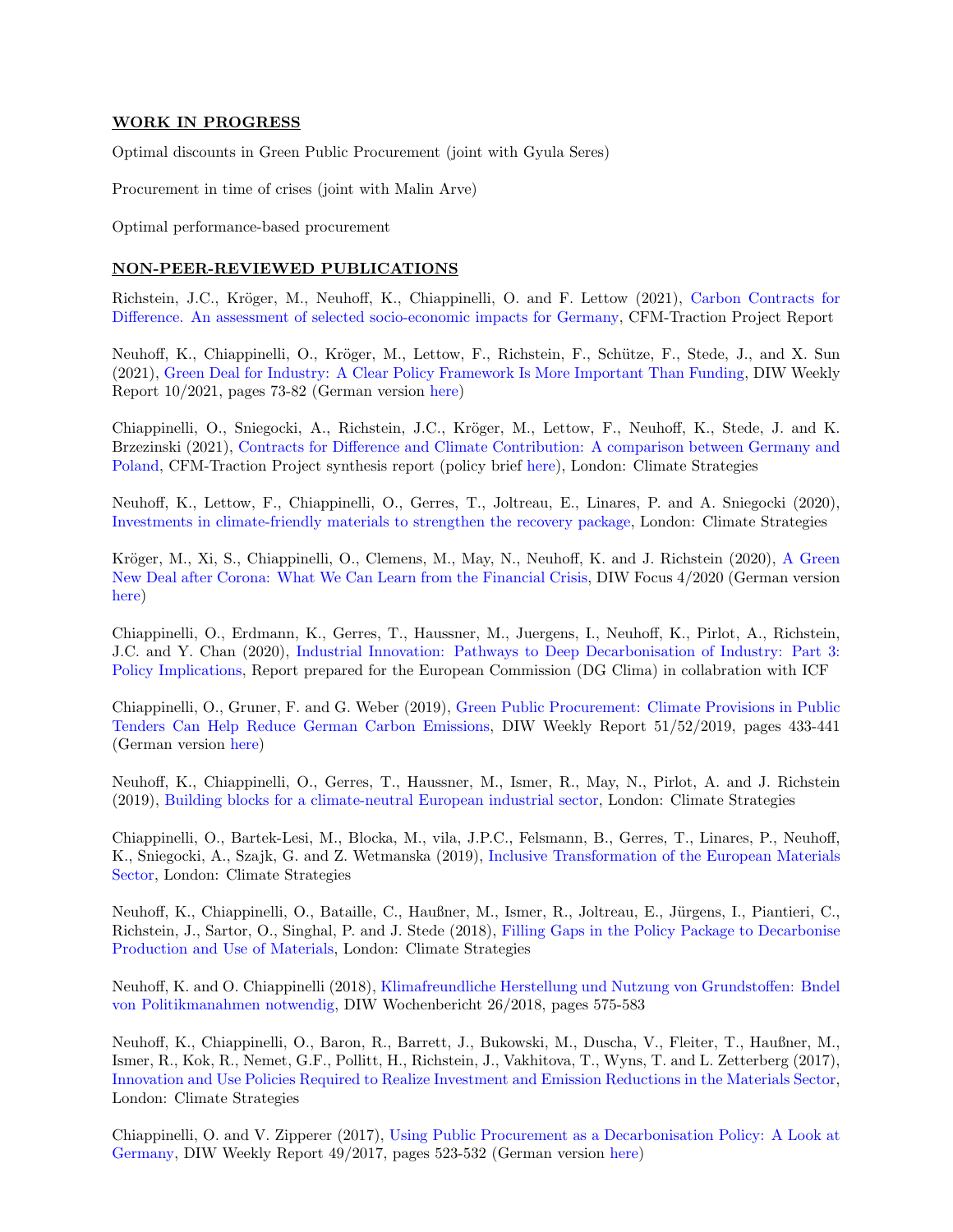# CONFERENCE AND SEMINAR PRESENTATIONS

# 2021:

Berlin Centre for Consumer Policies (BCCP) Forum 2021 (online, March) [Bremen University, Economics Department,](https://www.uni-bremen.de/fileadmin/user_upload/fachbereiche/fb7/cordes/Plakat_WiSe_2020_2021.pdf) invited seminar (online, January) [Universitat de Barcelona, Economics Department,](https://www.ub.edu/school-economics/events/optimal-discounts-in-green-public-procurement/?ri=0) invited seminar (online, January) 2020: [ZEW 2nd Workshop on Economics of Public Procurement,](https://www.zew.de/veranstaltungen-und-weiterbildung/detail/economics-of-public-procurement/3078?cHash=ac81a65332f046739ffdb074b5684663) invited discussant (online, October) [12th World Congress of the Econometric Society](https://editorialexpress.com/conference/ESWC2020/program/ESWC2020.html#129) (online, August) 2019: Verein für Socialpolitik Jahrestagung (Annual Meeting of the German Economic Association) 2019 (Leipzig University, September) [Gothenburg University, Department of Economics,](https://www.gu.se/en/school-business-economics-law/economics/our-research/research-seminars) invited seminar (Gothenburg, May) [DIW Berlin Sustainability Cluster,](https://www.diw.de/sixcms/detail.php?id=diw_01.c.758714.de) Brown Bag Seminar (DIW Berlin, May) [Berlin Bavaria Energy Workshop](http://www.wirtschaftstheorie.wiso.uni-erlangen.de/wp-content/uploads/2019/03/Programm-Bavaria-Berlin-workshop-2019.pdf) (Ifo Institut, Munich, February) 2018: [45th Annual Conference of the European Association for Research in Industrial Economics \(EARIE 2018\)](https://editorialexpress.com/conference/EARIE45/program/EARIE45.html#123) (Athens University of Economics and Business, August) [Networking and Mentoring Retreat of Women in Economics \(WinE\) 2018](https://www.econometricsociety.org/meetings/schedule/2018/08/27/2018-european-summer-meeting) (University of Cologne, August) [6th World Congress of Environmental and Resource Economists \(WCERE 2018\)](http://www.eaere-conferences.org/index.php?p=69) (University of Gothenburg, June) [41st International Conference of the International Association for Energy Economics \(IAEE\) 2018](http://iaee2018.com/) (Groningen University, June) [Autonoma University Madrid, Department of Economics,](https://www.uam.es/Economicas/Seminarios-Investigaci%C3%B3n/1446798717724.htm?language=es&nodepath=Seminarios%20Investigaci?n%20anteriores) invited seminar (Madrid, April) Berlin Centre for Consumer Policies (BCCP) Forum 2010 (DIW Berlin, April) 2017: [Florence School of Regulation Climate Annual Conference 2017](https://fsr.eui.eu/event/fsr-climate-annual-conference-2017/) (Florence School of Regulation, December) [44th Conference of the European Association for Research in Industrial Economics \(EARIE 2017\)](http://earie2017.earie.org/www.earie2017.org/en.html) (Maastricht University, September) [1st Workshop on Economic Theories and Low-carbon Transformation Policies](https://www.diw.de/en/diw_01.c.560126.en/events/1st_workshop_economic_theories_and_low_carbon_transformation_policies.html) (University of Cambridge, June) [Societa' Italiana di Economia e Politica Industriale, SIEPI Annual Workshop 2017,](https://siepi.org/workshop-precedenti-edizioni/) invited discussant of keynote lecture (University of Palermo, February) 2016: [DIW Berlin Industrial Economics Cluster, Brown Bag Seminar](https://www.diw.de/sixcms/detail.php?id=diw_01.c.548142.de) (Berlin, November) [69th European Meeting of the Econometric Society \(ESEM 2016\)](https://www.econometricsociety.org/meetings/schedule/2016/08/22/2016-european-meeting) (University of Geneva, August) [7th International Conference on Contracts, Procurement and Public Private Arrangements](https://www.chaire-eppp.org/event/14-et-15-juin-2016-viith-international-conference-contracts-procurement-and-public-private-arrangements/) (Sorbonne Business School, June) Berlin Economic Research Associates (BERA) Micro Workshop (DIW Berlin, April) 2015: [European Winter Meeting of the Econometric Society 2015](https://editorialexpress.com/conference/EWM2015/program/EWM2015.html#43) (IGIER-Bocconi University, December) [Meeting of Association of Southern European Economic Theorists \(ASSET 2015\)](https://studylib.net/doc/18047813/12-14-november-2015-granada--spain-) (University of Granada, November) [Central European Program in Economic Theory \(CEPET\) Annual Workshop 2015\)](https://sites.google.com/site/cepetweb/past-workshops) (University of Udine, June) [Spring Meeting of Young Economists \(SMYE 2015\)](http://smye2015.weebly.com/schedule.html) (University of Ghent, May)

#### 2014:

University of Siena, Department of Economics and Statistics, brown-bag seminar (Siena, December)

IMT Institute for Advanced Studies Lucca, Brown-bag Seminar (Lucca, November)

[Meeting of Association of Southern European Economic Theorists \(ASSET 2014\)](https://www.econbiz.de/events/event/annual-meeting-of-the-association-of-southern-european-economic-theorists-asset2014/10010369030) (Aix-Marseille School of Economics, November)

[OLIGO Workshop 2014](https://sites.google.com/a/dis.uniroma1.it/oligo-workshop/program) (University of Rome Sapienza, June)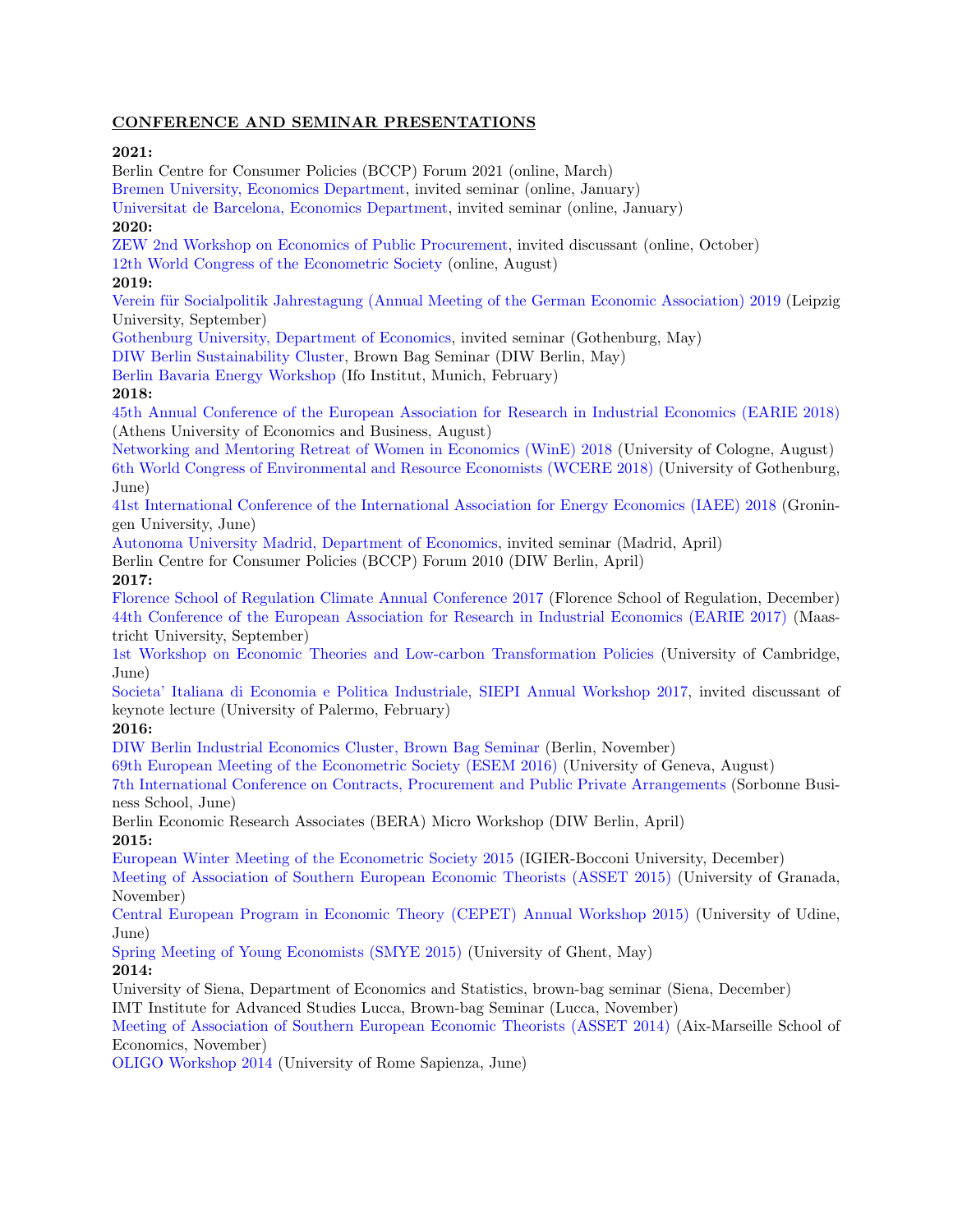# POLICY PRESENTATIONS

# 2021:

Climate Strategies, DIW Berlin and WiseEuropa [European Dialogue: The Policy Toolkit for Net-Zero In](https://climatestrategies.org/european-dialogue-the-policy-toolkit-for-net-zero-industrial-innovation/)[dustrial Innovation](https://climatestrategies.org/european-dialogue-the-policy-toolkit-for-net-zero-industrial-innovation/) (online, January)

# 2020:

Comillas University, Workshop ["Where and how to invest the EU recovery funds?",](https://eventos.comillas.edu/56056/detail/online-worshop_-where-and-how-to-invest-the-eu-recovery-funds.html) invited (online, November)

[25th Annual Conference of the European Association of Environmental and Resource Economists \(EAERE](https://www.diw.de/de/diw_01.c.792659.de/veranstaltungen/eaere_policy_session__eu_ets_plus_x__policy_needs_for_industrial_decarbonisation_in_the_age_of_corona.html) [2020\), policy session "EU ETS plus X? Policy needs for industrial decarbonization in the age of corona"](https://www.diw.de/de/diw_01.c.792659.de/veranstaltungen/eaere_policy_session__eu_ets_plus_x__policy_needs_for_industrial_decarbonisation_in_the_age_of_corona.html) (online, June)

University of Castilla-La Mancha, [15th Conference of the Spanish Association for Energy Economics, invited](http://www.aeee.es/xv_congreso_aeee/en/program/) [speaker in roundtable "La descarbonizacin de la industria",](http://www.aeee.es/xv_congreso_aeee/en/program/) invited (Toledo, January)

EIT House, Climate Friendly Materials Platform, "Green New Deal for Europe and Industrial Strategy: Policies for a climate-neutral industrial sector" (Brussels, January)

# 2019:

DIW Berlin, Ecologic Institute, IfO Institute, Institute for Applied Ecology Oekoinstitut e. V., Mercator Research Institute on Global Commons and Climate Change MCC, Potsdam Institute for Climate Impact Research PIK, German Institute for International and Security Affairs SWP, Wuppertal Institute, and Technical University TU Berlin, [Berlin Seminar on Energy and Climate Policy \(BSEC\) on "Policies to support](https://www.diw.de/de/diw_01.c.683187.de/veranstaltungen/policies_to_support_basic_m...y_to_climate_neutrality.html) [basic materials pathway to climate neutrality"](https://www.diw.de/de/diw_01.c.683187.de/veranstaltungen/policies_to_support_basic_m...y_to_climate_neutrality.html) (Berlin, September)

Centre for European Policy Studies (CEPS), [CEPS Low Carbon Economy Forum 2019 on "Industrial Im](https://www.ceps.eu/ceps-events/ceps-low-carbon-economy-forum-lcef/)[plications of EU and Global Climate Change Policy",](https://www.ceps.eu/ceps-events/ceps-low-carbon-economy-forum-lcef/) invited (Brussels, June)

DIW Berlin, IVL Swedish Environmental Research Institute, Climate Strategies, [Workshop on "Policy De](https://www.diw.de/de/diw_01.c.632788.de/veranstaltungen/climate_friendly_materials_roundtable_on_policy_design_for_greening_construction_supply_chains.html)[sign for Greening Construction Supply Chains"](https://www.diw.de/de/diw_01.c.632788.de/veranstaltungen/climate_friendly_materials_roundtable_on_policy_design_for_greening_construction_supply_chains.html) (Swedish Environmental Agency, Stockholm, May) 2018:

European Policy Centre (EPC), [EPC Policy Dialogue on "After the 2050 strategy review: What role for](https://epc.eu/en/past-events/After-the-2050-strategy-review-What-role-for-European-industry~1e55a0) [European industry?",](https://epc.eu/en/past-events/After-the-2050-strategy-review-What-role-for-European-industry~1e55a0) invited (Brussels, December)

Mistra Carbon Exit, [Mistra Carbon Exit Annual Conference](https://www.mistracarbonexit.com/news/2018/12/4/report-from-the-mistra-carbon-exit-program-conference) (Stockholm, November)

# 2017:

DIW Berlin and Climate Strategies [UNFCCC COP23 side event "Policy Design for a Climate Friendly Ma](https://www.diw.de/de/diw_01.c.603569.de/veranstaltungen/unfccc_side_event_at_cop23_policy_design_for_a_climate_friendly_materials_sector.html)[terials Sector" at the UK pavilion](https://www.diw.de/de/diw_01.c.603569.de/veranstaltungen/unfccc_side_event_at_cop23_policy_design_for_a_climate_friendly_materials_sector.html) (Bonn, November)

DIW Berlin and Climate Strategies, [Workshop on Policies to Stimulate Climate Friendly Innovation in the](https://www.diw.de/de/diw_01.c.603623.de/veranstaltungen/workshop_on_policies_to_stimulate_climate_friendly_innovation_in_the_materials_sector.html) [Materials Sector](https://www.diw.de/de/diw_01.c.603623.de/veranstaltungen/workshop_on_policies_to_stimulate_climate_friendly_innovation_in_the_materials_sector.html) (Berlin, October)

# 2016:

OECD, Round Table on Sustainable Development brainstorming: public procurement for low-carbon innovation in infrastructure, invited (Paris, December)

DIW Berlin and Climate Strategies, [1st Workshop on Policy Design for a Climate-Friendly Materials Sector](https://www.diw.de/de/diw_01.c.604276.de/veranstaltungen/1st_workshop_on_policy_design_for_a_climate_friendly_materials_sector.html) (Brussels, September)

# TEACHING EXPERIENCE

Technical University Berlin, co-design of [new module of master course Energy and Climate Policies](https://www.ecp.tu-berlin.de/menue/studium_und_lehre/parameter/en/) together with Dr. Jörn Richstein to be taught in the Summer Semester 2021

Technical University Berlin, Teaching collaborator (Energy and Climate Policy, master course), 2016 present

University of Siena, Teaching collaborator in Economics (Industrial Organization, master course), 2015-2016 University of Siena, Teaching Assistant in Economics (Microeconomics for Managers, master course), 2015- 2016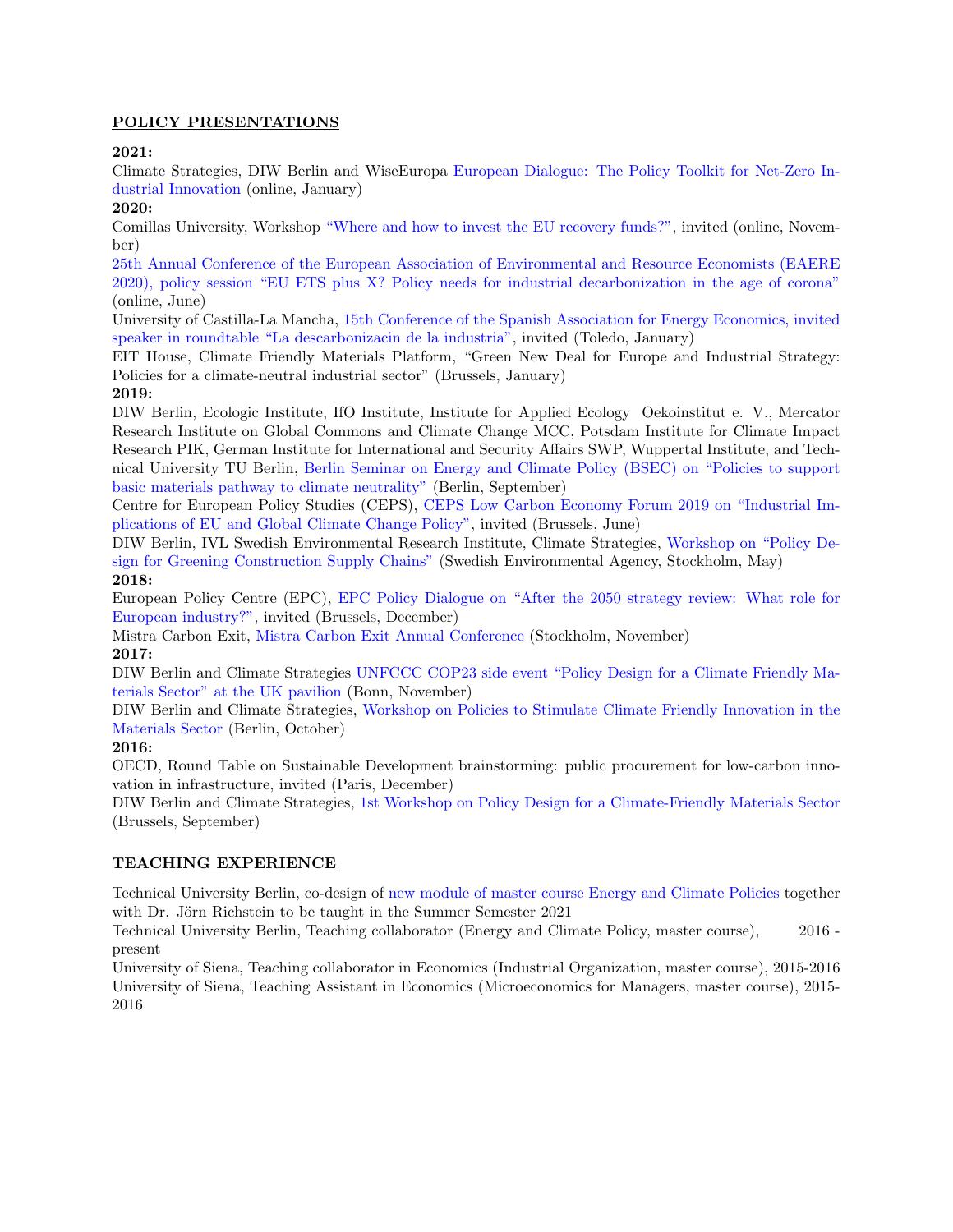#### PROFESSIONAL EXPERIENCE

#### Participation in international research projects

Partner of research project [MISTRA Carbon Exit, Pathways to Net Zero Greenhouse Gas Emissions in Sup](https://www.mistracarbonexit.com/)[ply Chains](https://www.mistracarbonexit.com/) founded by Mistra (The Swedish foundation for strategic environmental research) in collaboration with (among the others) IVL Swedish Environmental Research Institute, Chalmers University of Technology, University of Gothenburg, Royal Institute of Technology (KTH), Resource for the Future (RFF) and Centre for European Policy Studies (CEPS) (June 2017 - ongoing)

Partner of research project Sector coupling and European Integration in a Developing Energy System (SEEE,03MAP316) founded by the German Federal Ministry for Economic Affairs and Energy (October 2015 - September 2018)

#### Participation in international policy projects

Partner of policy project [Support study for the revision of the EU guidelines on state aid for environmental](https://www.diw.de/en/diw_01.c.801475.en/projects/support_study_for_the_revision_of_the_eu_guidelines_on_state_aid_for_environmental_protection_and_energy__eeag.html) [protection and energy \(EEAG\)](https://www.diw.de/en/diw_01.c.801475.en/projects/support_study_for_the_revision_of_the_eu_guidelines_on_state_aid_for_environmental_protection_and_energy__eeag.html) for European Commission (DG Competition) in collaboration with E.CA Economics, LEAR, University of East Anglia and Sheppard Mullin (October 2020 - ongoing)

Partner of policy project [CFM TRACTION \(Climate Friendly MaTeRials mArket CreaTIon through pOlicy](https://climatestrategies.org/projects/cfmtraction/) [iNnovation\)](https://climatestrategies.org/projects/cfmtraction/) for EIT Climate-KIC in collaboration with WiseEuropa and Climate Strategies (June 2020 - January 2021)

Co-leader of policy project [Climate-friendly Materials Platform](https://www.diw.de/en/diw_01.c.551309.en/projects/climate_friendly_materials_platform.html) in collaboration with Climate Strategies, IDDRI, IIT - Comillas University, IVL Swedish Environmental Research Institute, Radboud University Nijmegen, Regional Centre for Energy Policy Research (REKK), Vrije Universiteit Brssel and WiseEuropa (September 2016 - ongoing)

Partner of policy project [Industrial innovation: Pathways to deep decarbonisation of Industry. Part 3: Policy](https://ec.europa.eu/clima/sites/clima/files/strategies/2050/docs/industrial_innovation_part_3_en.pdf) [implications](https://ec.europa.eu/clima/sites/clima/files/strategies/2050/docs/industrial_innovation_part_3_en.pdf) for European Commission (DG Clima) in collaboration with ICF (March 2019 - November 2019)

Leader of policy project, [Climate Friendly Materials Platform: supporting transition in Central and Southern](https://www.euki.de/en/euki-projects/climate-friendly-materials-platform/) [Europe](https://www.euki.de/en/euki-projects/climate-friendly-materials-platform/) for European Climate Initiative (EUKI) of the German Federal Ministry for the Environment, Nature Conservation and Nuclear Safety in collaboration with IIT - Comillas University, Regional Centre for Energy Policy Research (REKK) and WiseEuropa (September 2018 - July 2019)

#### Organization of academic events

Co-organizer of [2nd edition of PhD Summer School on Economic Foundations for Energy and Climate Policies](http://energyecolab.uc3m.es/call-for-applications-2nd-phd-summer-school-on-economic-foundations-for-energy-and-climate-policies/) in collaboration with Carmen Arguedas (Universidad Autónoma de Madrid), Simone Borghesi (EUI-Florence School of Regulation), Estelle Cantillon (Université Libre de Bruxelles), Natalia Fabra (Universidad Carlos III de Madrid), Michael Grubb (University College London), Karsten Neuhoff (DIW Berlin and Technical University Berlin) (Universidad Carlos III Madrid, scheduled for September 2021)

Co-founder and main organizer of [1st edition of PhD Summer School on Economic Foundations for Energy](https://www.diw.de/sixcms/detail.php?id=diw_01.c.614660.en) [and Climate Policies](https://www.diw.de/sixcms/detail.php?id=diw_01.c.614660.en) in collaboration with Carmen Arguedas (Universidad Autónoma de Madrid), Simone Borghesi (EUI-Florence School of Regulation), Estelle Cantillon (Université Libre de Bruxelles), Michael Grubb (University College London), Karsten Neuhoff (DIW Berlin and Technical University Berlin) (DIW Berlin, September 2019)

Main organizer of [1st Workshop on Economic Theories and Low-carbon Transformation Policies](https://www.diw.de/en/diw_01.c.560126.en/events/1st_workshop_economic_theories_and_low_carbon_transformation_policies.html) in collaboration with Michael Grubb (University College London), Jean-Charles Hourcade (CIRED) (Cambridge University (Jesus College), June 2017)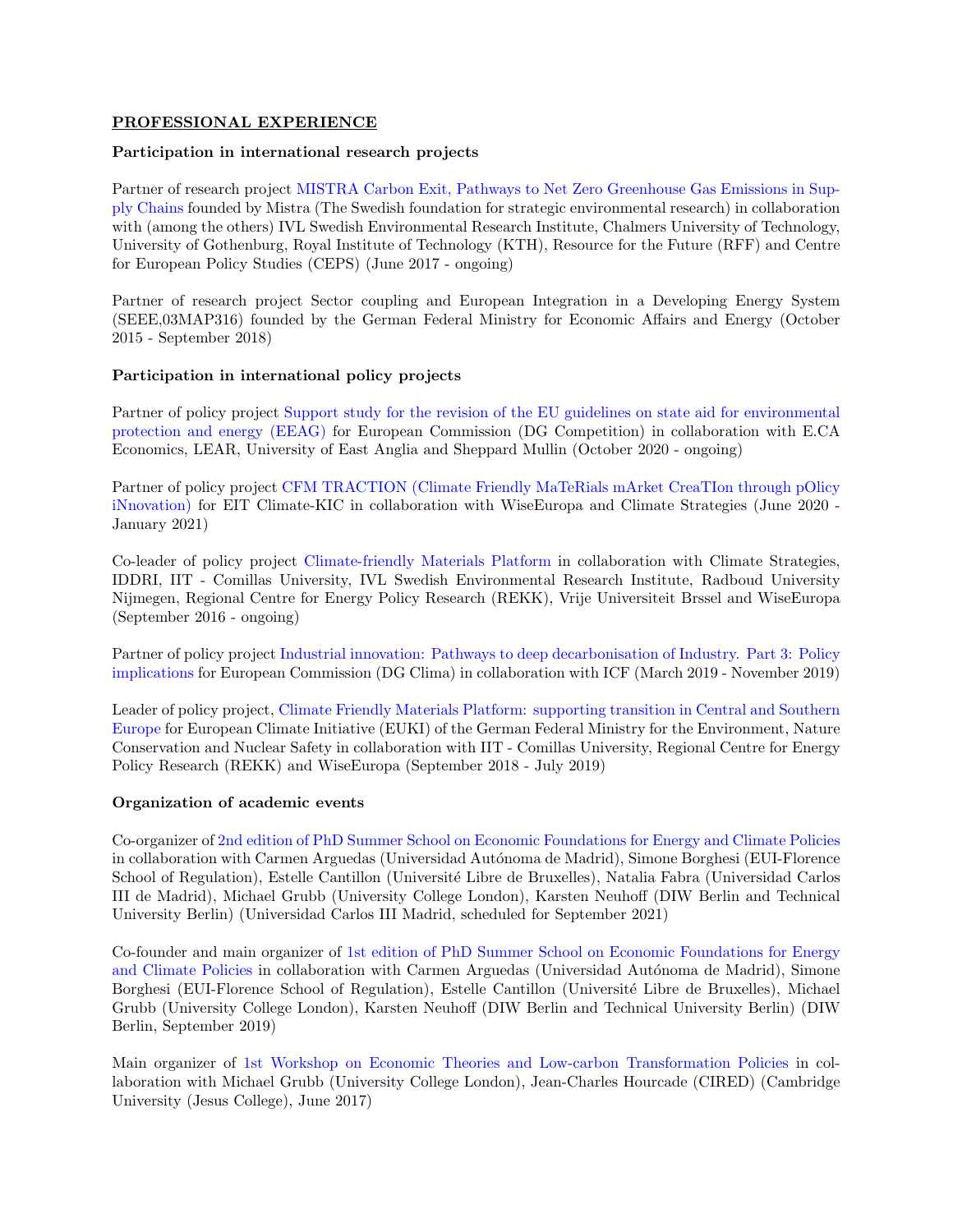#### Organization of policy events

Co-organizer of policy event [European Dialogue: The Policy Toolkit for Net-Zero Industrial Innovation](https://climatestrategies.org/european-dialogue-the-policy-toolkit-for-net-zero-industrial-innovation/) in collaboration with Climate Strategies and WiseEuropa (Online, January 2021)

Co-organizer of policy session ["EU ETS plus X? Policy needs for industrial decarbonization in the age of](https://www.diw.de/de/diw_01.c.792659.de/veranstaltungen/eaere_policy_session__eu_ets_plus_x__policy_needs_for_industrial_decarbonisation_in_the_age_of_corona.html) [corona"](https://www.diw.de/de/diw_01.c.792659.de/veranstaltungen/eaere_policy_session__eu_ets_plus_x__policy_needs_for_industrial_decarbonisation_in_the_age_of_corona.html) at 25th Annual Conference of the European Association of Environmental and Resource Economists (EAERE 2020) (Online, June 2020)

Co-organizer of Climate Friendly Materials Platform [Workshop "Policy Design for Greening Construction](https://www.diw.de/de/diw_01.c.632788.de/veranstaltungen/climate_friendly_materials_roundtable_on_policy_design_for_greening_construction_supply_chains.html) [Supply Chains"](https://www.diw.de/de/diw_01.c.632788.de/veranstaltungen/climate_friendly_materials_roundtable_on_policy_design_for_greening_construction_supply_chains.html) in collaboration with IVL Swedish Environmental Research Institute, Climate Strategies (Swedish Environmental Agency, Stockholm, May 2019)

Organizer of EUKI-Climate Friendly Materials Platform [Workshop "Inclusive transformation of the Euro](https://www.diw.de/de/diw_01.c.626609.de/veranstaltungen/climate_friendly_materials_roundtable_on_inclusive_transformation_of_the_european_materials_sector.html)[pean Materials Sector"](https://www.diw.de/de/diw_01.c.626609.de/veranstaltungen/climate_friendly_materials_roundtable_on_inclusive_transformation_of_the_european_materials_sector.html) (DIW Berlin, March 2019)

Co-organizer of Climate Friendly Materials Platform [Workshop on Policy packages for low-carbon road maps](https://www.diw.de/de/diw_01.c.603522.de/veranstaltungen/workshop_on_policy_packages_for_low_carbon_road_maps_in_the_materials_sector.html) [in the materials sector](https://www.diw.de/de/diw_01.c.603522.de/veranstaltungen/workshop_on_policy_packages_for_low_carbon_road_maps_in_the_materials_sector.html) in collaboration with Climate Strategies (DIW Berlin, March 2018)

Co-organizer of Climate Friendly Materials Platform [side event at UNFCCC COP23, UK Pavilion, "Policy](https://www.diw.de/de/diw_01.c.603569.de/veranstaltungen/unfccc_side_event_at_cop23_policy_design_for_a_climate_friendly_materials_sector.html) [Design for a Climate Friendly Materials Sector"](https://www.diw.de/de/diw_01.c.603569.de/veranstaltungen/unfccc_side_event_at_cop23_policy_design_for_a_climate_friendly_materials_sector.html) in collaboration with Climate Strategies (UN Campus Bonn, November 2017)

Co-organizer of Climate Friendly Materials Platform [Workshop on Policies to Stimulate Climate Friendly](https://www.diw.de/de/diw_01.c.603623.de/veranstaltungen/workshop_on_policies_to_stimulate_climate_friendly_innovation_in_the_materials_sector.html) [Innovation in the Materials Sector](https://www.diw.de/de/diw_01.c.603623.de/veranstaltungen/workshop_on_policies_to_stimulate_climate_friendly_innovation_in_the_materials_sector.html) in collaboration with Climate Strategies (DIW Berlin, October 2017)

Co-organizer of Climate Friendly Materials Platform ["2nd Workshop on policy design for a climate-friendly](https://www.diw.de/de/diw_01.c.603636.de/veranstaltungen/2nd_workshop_on_policy_design_for_a_climate_friendly_materials_sector.html) [materials sector"](https://www.diw.de/de/diw_01.c.603636.de/veranstaltungen/2nd_workshop_on_policy_design_for_a_climate_friendly_materials_sector.html) in collaboration with Climate Strategies (DIW Berlin, January 2017)

Co-organizer of Climate Friendly Materials Platform ["1st Workshop on policy design for a climate-friendly](https://www.diw.de/de/diw_01.c.604276.de/veranstaltungen/1st_workshop_on_policy_design_for_a_climate_friendly_materials_sector.html) [materials sector"](https://www.diw.de/de/diw_01.c.604276.de/veranstaltungen/1st_workshop_on_policy_design_for_a_climate_friendly_materials_sector.html) in collaboration with Climate Strategies (DIW Berlin, September 2016)

Invited Refereeing for Journals: Journal of Economic Behavior and Organization, European Journal of Political Economy, The B.E. Journal of Economic Analysis and Policy, Journal of Public Procurement, Journal of Systems Science and Systems Engineering, 2015 Spring Meeting of Young Economists

# Other professional activities

Participation in recruitment of PhD students and Post docs March 2016 - present

Co-supervision of master thesis (Gustav R.D.F. Weber, Technical University Berlin, Thesis title: Drivers and barriers for the implementation of green public procurement) 2019-2020

Memberships: European Economic Association (EEA), European Association for Research in Industrial Economics (EARIE), European Association of Environmental and Resource Economists (EAERE), Italian Association of Industrial Economics and Policy (SIEPI)

# SCHOLARSHIPS AND AWARDS

Italian Ministry of Education, Ph.D. Scholarship Mar 2011-Mar 2014 Lifelong Learning Program, Erasmus Scholarship Oct 2009-June 2010

# Awards

Paper Political corruption in the execution of public contracts shortlisted for the LAGV Prize at the ASSET15 Conference in Granada November 2015 Consip S.p.A, Dissertation Prize "Augusto Di Venanzi 2011"awarded to master thesis Driving innovation in the EU. Multi-stage all-pay auction analysis of Pre-commercial Procurement May 2012

Oxford University, Pembroke College Prize for excellent performance in the Economics CollectionMay 2010